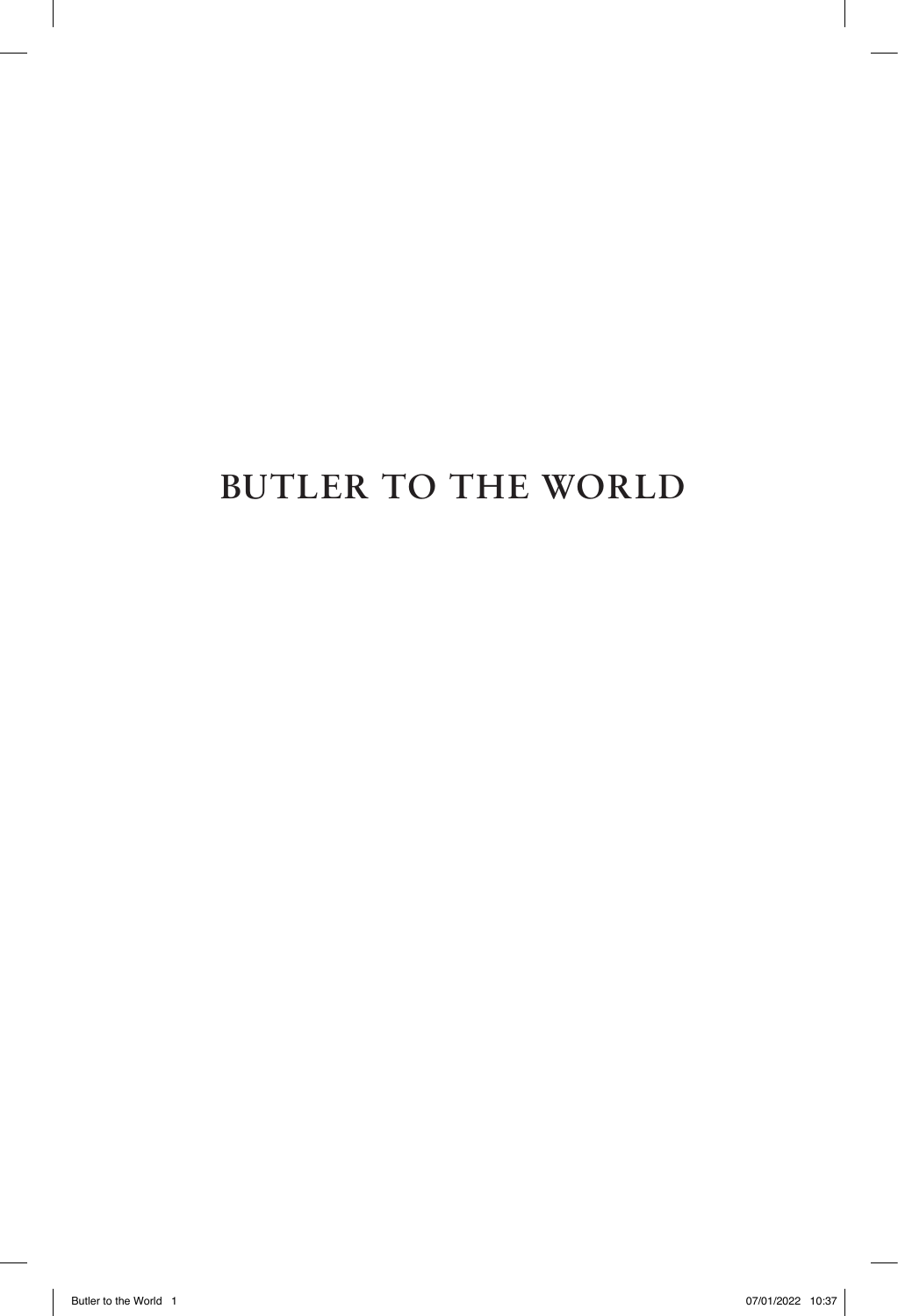## **Also by Oliver Bullough**

*Moneyland*

*The Last Man in Russia Let Our Fame Be Great*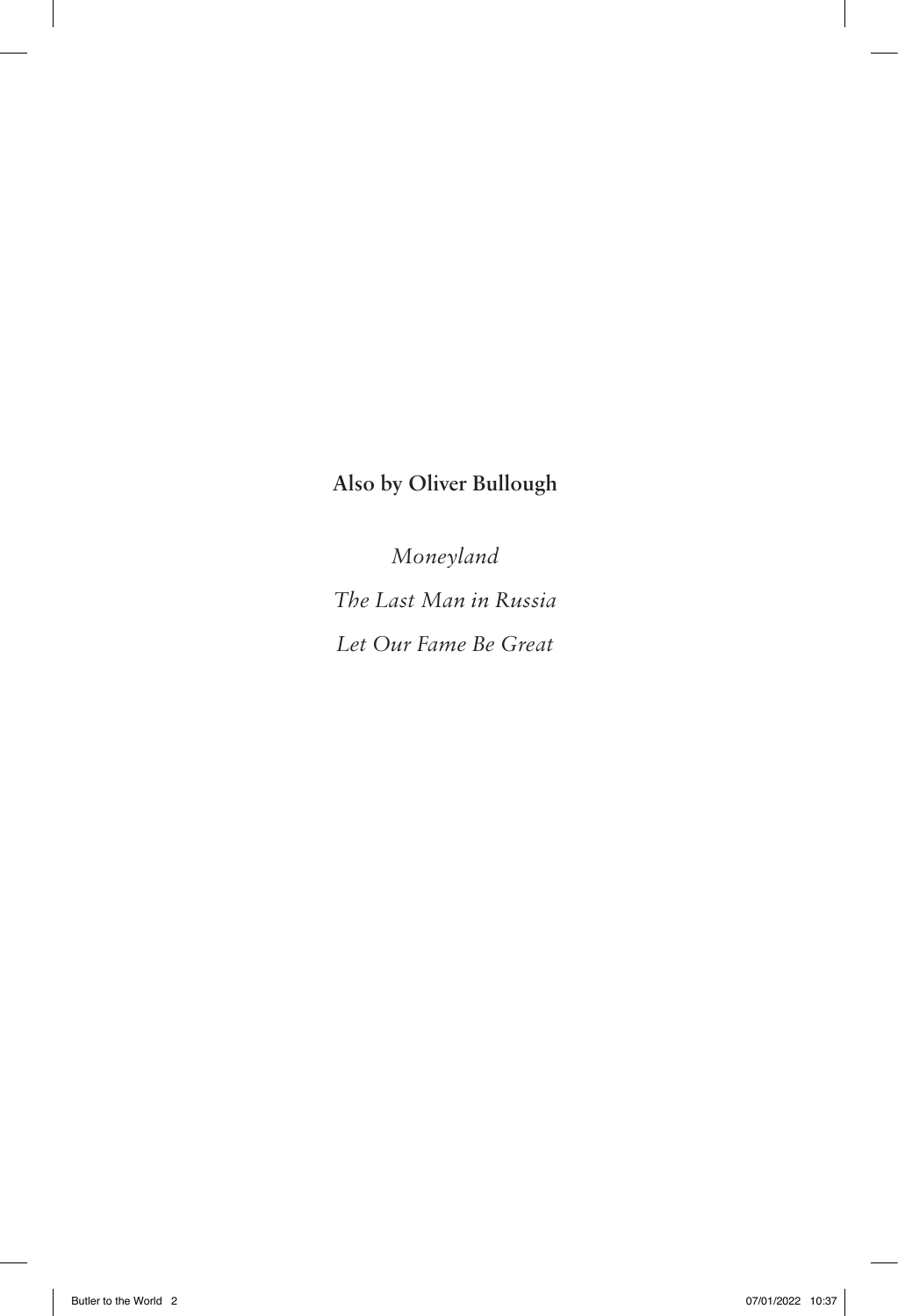# **BUTLER TO the World**

**How Britain became the servant of tycoons, tax dodgers, kleptocrats and criminals**

# **Oliver Bullough**

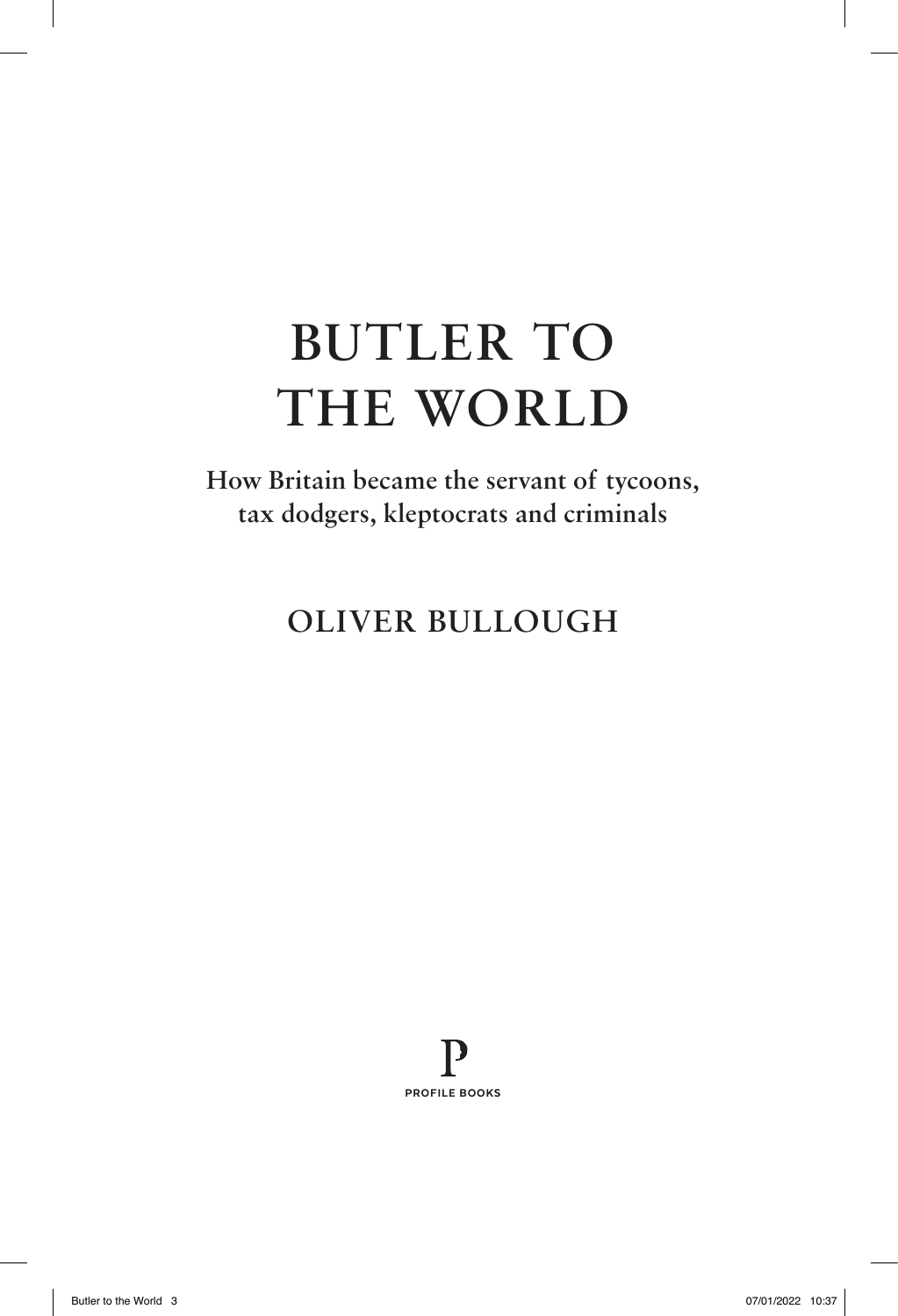First published in Great Britain in 2022 by Profile Books Ltd 29 Cloth Fair London ECIA 7JO *www.profilebooks.com*

Copyright © Oliver Bullough, 2022

1 3 5 7 9 10 8 6 4 2

Typeset in Sabon by MacGuru Ltd Printed and bound in Great Britain by Clays Ltd, Elcograf S.p.A.

The moral right of the author has been asserted.

All rights reserved. Without limiting the rights under copyright reserved above, no part of this publication may be reproduced, stored or introduced into a retrieval system, or transmitted, in any form or by any means (electronic, mechanical, photocopying, recording or otherwise), without the prior written permission of both the copyright owner and the publisher of this book.

A CIP catalogue record for this book is available from the British Library.

ISBN 978 1 78816 587 7 eISBN 978 1 78283 739 8 Audio ISBN 978 1 78283 994 1

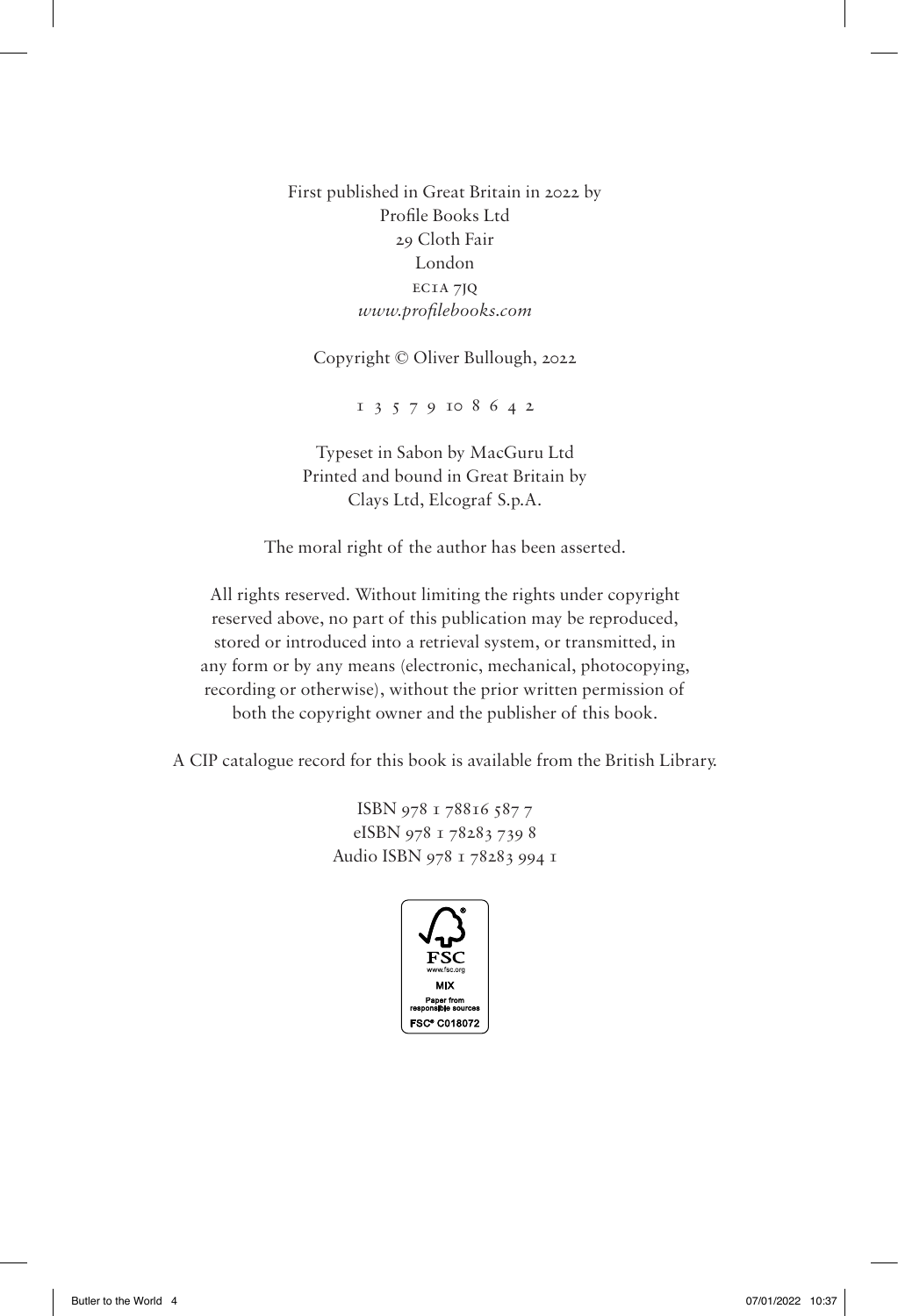## *Contents*

| I. The Butler Business         | T          |
|--------------------------------|------------|
| 2. Sun, Sand, Canal            | $I\bar{5}$ |
| 3. Practical People            | 29         |
| 4. Shell Shock                 | 61         |
| 5. Rock Solid                  | <b>9I</b>  |
| 6. The Scottish Laundromat 125 |            |
| 7. Down the Tubes              | I49        |
| 8. Giving Evidence             | 179        |
| 9. Justice'                    | 207        |
| 10. The End?                   | 229        |
|                                |            |
|                                |            |

| Sources          | 25I |
|------------------|-----|
| Acknowledgements | 259 |
| Index            | 26T |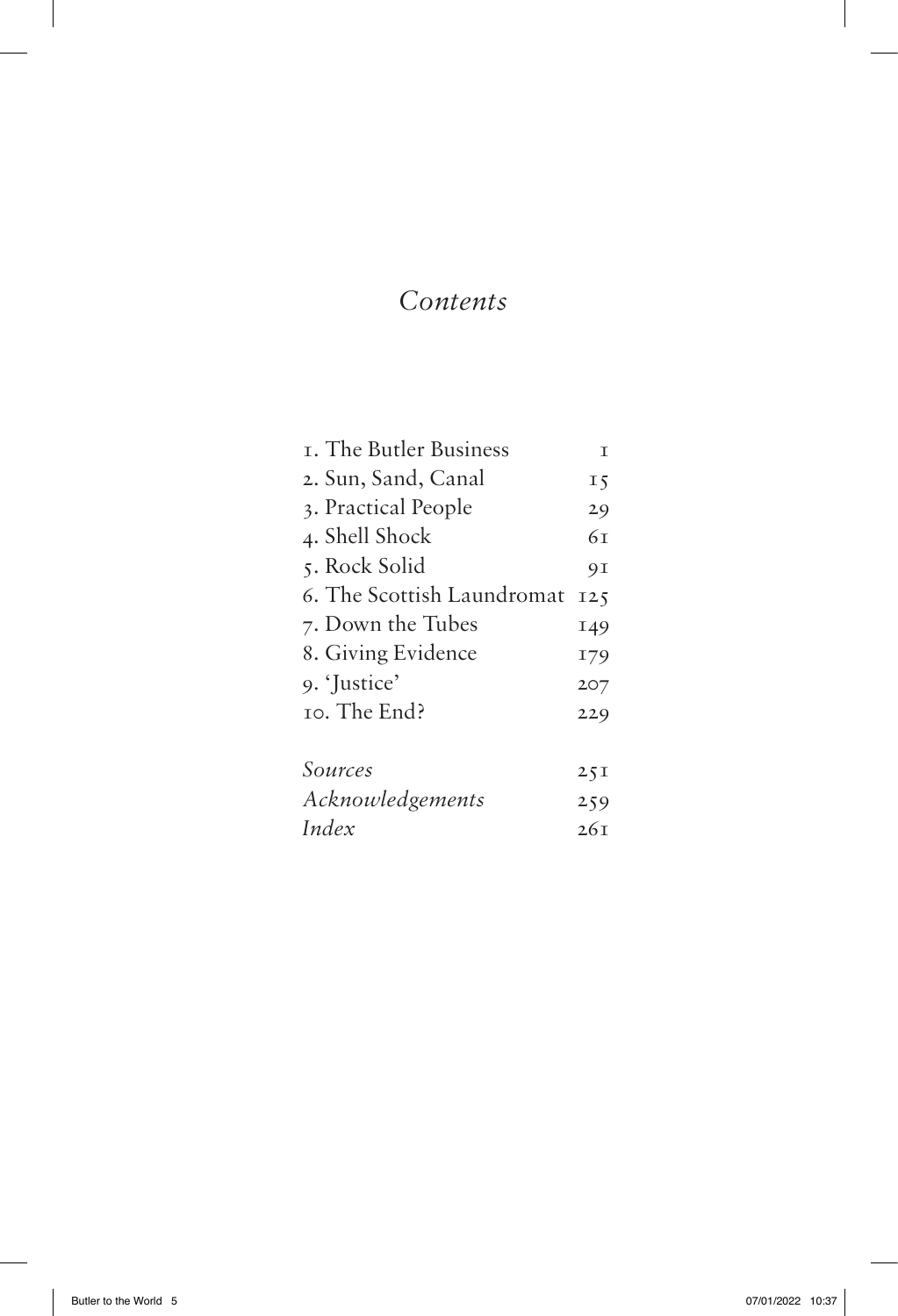1

### THE BUTLER BUSINESS

A couple of years ago, an American academic asked me to meet for a coffee. His name was Andrew. He was researching Chinese money and he wanted to hear about Chinese-owned assets in London and what the British government was doing to ensure their owners had earned their wealth legally. I get these requests every now and then, thanks to my role as a guide on the London Kleptocracy Tours, which show off oligarch-owned properties in the pricier parts of Knightsbridge and Belgravia, and I like to help if I can.

We met at a café on the first floor of a bookshop in a rather grand building on Trafalgar Square – a building that, funnily enough, considering the topic we had met to discuss, Ukrainian oligarchs had swapped between them in 2016 to settle an argument, in the way that my son might give a rare football card to a friend after they've fallen out in the playground.

Andrew had come well prepared for the meeting and had a checklist to work through, which was clearly designed to generate a list of names for other people he could speak to. Which law enforcement agency was doing the most to tackle the threat of Chinese money laundering? Who was the best person to talk to at that agency? Which prosecutors had brought the best cases? Who had done the most robust research on the volume of Chinese-owned money in the UK, and what assets did that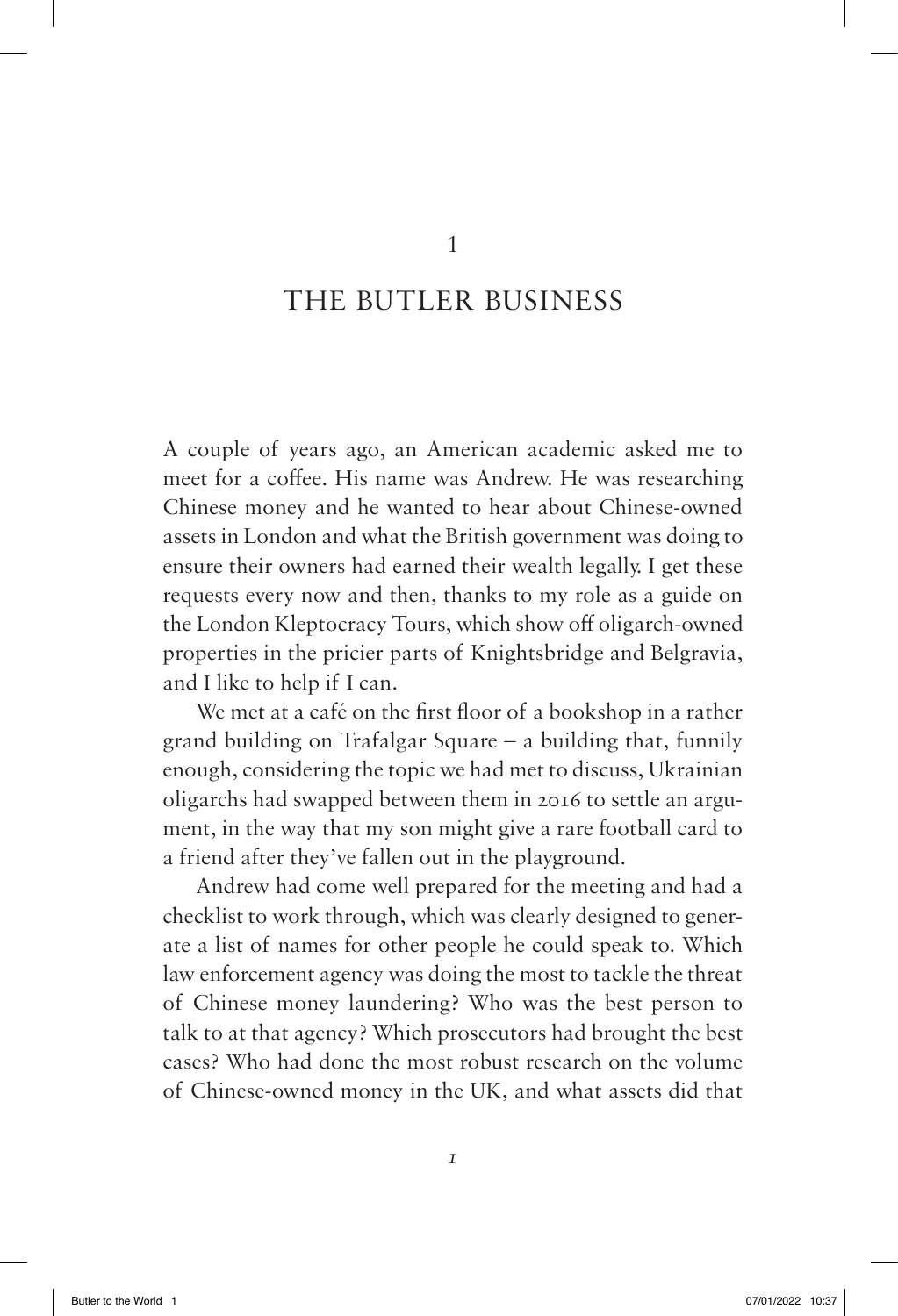money tend to buy? Which politicians were most alert to the question, and how did they organise themselves?

Because of the shared language, Americans and Brits often think their countries are more similar than they actually are, which is something I am as guilty of as anyone. When I do research in the United States, I am consistently amazed by the willingness of officials to sit down with me and talk through their work. I call them without an introduction, and yet time and again they trust me to keep specific details of our discussions off the record. Court documents are easy to obtain, and prosecutors willing to talk about them. Politicians meanwhile seem to have a genuine belief in the importance of communicating their work to a wider public, which means they're happy to talk to writers like me. American journalists complain about their working conditions, just like everyone does everywhere, but for a European doing research into financial crime in the US is as heady an experience as letting a child loose in a Lego shop.

Andrew, however, was discovering that the pleasant surprise sadly does not work in the opposite direction. I think he had been hoping that I would share a few contacts, for British equivalents of the kind of people I have always found without too much trouble when I've visited Miami, Washington, San Francisco or New York. It's possible that he had been concerned I would refuse to open my address book to him, but it seemed not to have occurred to him that I would have no address book to open; that essentially the people he was looking for would not exist.

There was no concerted law enforcement effort against Chinese money laundering, I told him, so there was no investigator who could talk to him about it. There have been essentially no prosecutions so none for him to look into, and there is almost no research into where the money has been going, how it's been getting there, or indeed how much of it there is.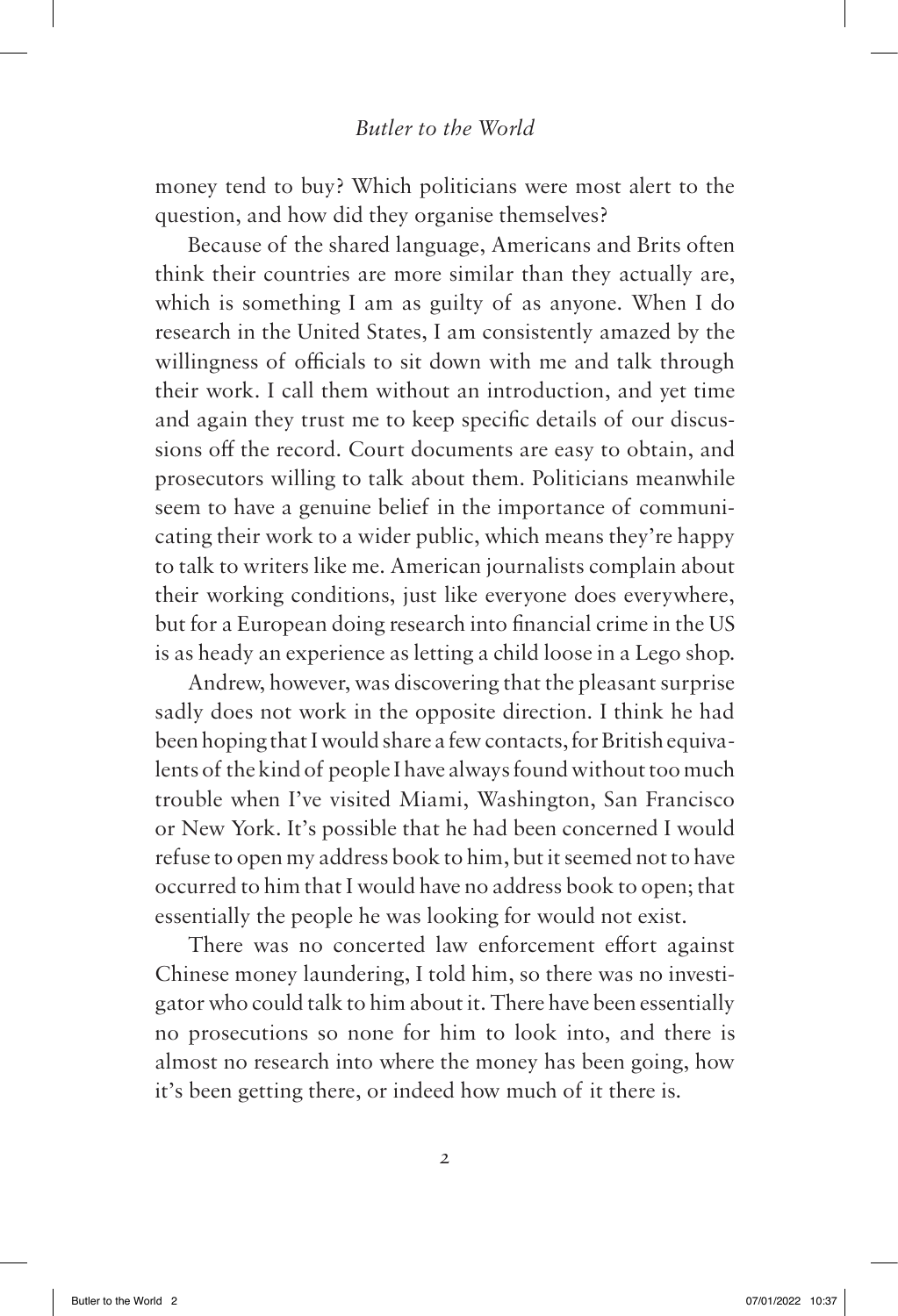He kept coming at the questions from different angles, almost as if he thought that he just needed to find the right password to unlock the door hiding Britain's enforcement mechanism. Where was the equivalent of the Federal Bureau of Investigation's International Corruption Squad? Who was doing the work of the Kleptocracy Team at the Department of Justice? What about Homeland Security Investigations; did Britain have something like them? Were prosecutors building cases, in a British version of the Southern District of New York? Was bringing down a big Chinese money-laundering ring the kind of case that would make someone's career? Which parliamentary commissions were probing this? Surely, someone was? As he talked, I began to see the situation through his eyes, which gave me a perspective I'd never had before.

The problem was that he could keep trying different passwords until the rocks rotted away, but it wouldn't help: there was no cave of treasures for him to open. If he wanted to find out how much Chinese money was entering the UK, who was moving it and what it was buying, he was going to have to start from scratch and do all the work himself. Andrew had come to London to discover how Britain was fighting illicit finance, but he was discovering that this was not happening at all. Quite the reverse, in fact.

It is of course not just Britain which helps Chinese kleptocrats and criminals to launder money. The shadow financial system used by Chinese criminals is transnational by its nature. It transcends any one jurisdiction, and derives its power and resilience from the fact it does not rely on any one place: if one jurisdiction becomes hostile, money effortlessly relocates to somewhere that isn't. And the system grows all the time, as lawyers, accountants and others persuade politicians to give them access to the kind of fees they can generate by moving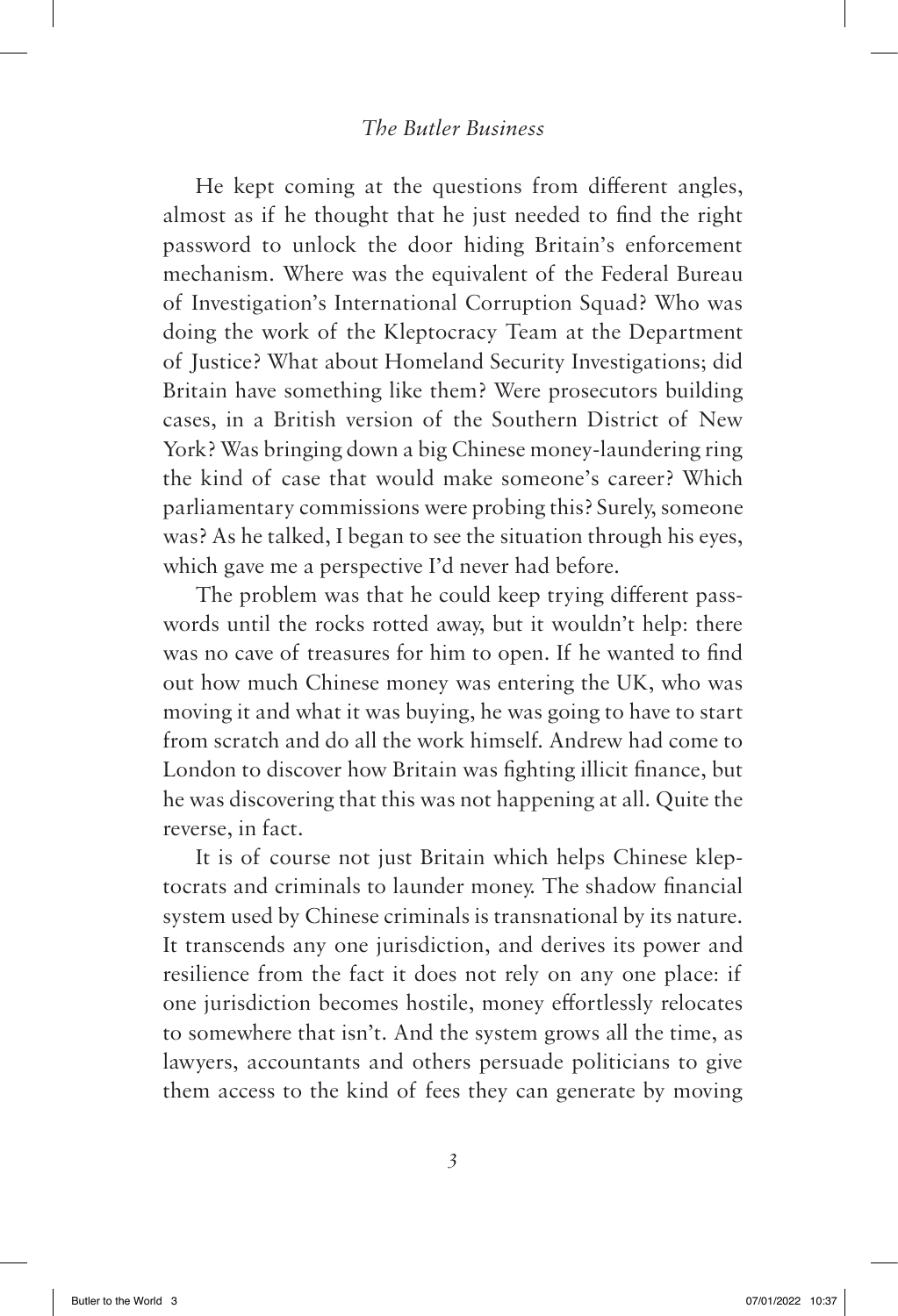money around. You can find it as much in Dubai, Sydney, Lichtenstein and Curaçao, as you can in Switzerland or New York. But you find it most of all in London.

And what I began to realise when talking to Andrew is how Britain is so much more invested in this business than all those other places. Financial skulduggery isn't just something that *happens* in the UK; there has been a concerted and decades-long effort to encourage it to do so. This is hard to comprehend, because it is so at variance with Britain's public image: as the country of Harry Potter, Queen Elizabeth II and Downton Abbey; a place defined by irony, tradition and substantial breakfasts. Mob bankers are vulgar, and if there's one thing we know about Britain, it's that it's not vulgar. But the facts are the facts. However bad other countries are, Britain has for decades been worse. It operates as a gigantic loophole, undercutting other countries' rules, massaging down tax rates, neutering regulations, laundering foreign criminals' money.

It's not just that Britain isn't investigating the crooks, it's helping them too. Moving and investing their money is of course central to what the UK does, but that's only the start: it's also educating their children, solving their legal disputes, easing their passage into global high society, hiding their crimes and generally letting them dodge the consequences of their actions. I had known this before, but I had never thought of it as a single phenomenon. It was Andrew's questions that crystallised the matter in my mind.

'Britain is like a butler,' I said at last, as I tried to explain to both of us what was going on. 'If someone's rich, whether they're Chinese or Russian or whatever, and they need something done, or something hidden, or something bought, then Britain sorts that out for them. We're not a policeman, like you guys, we're a butler, the butler to the world. That's why we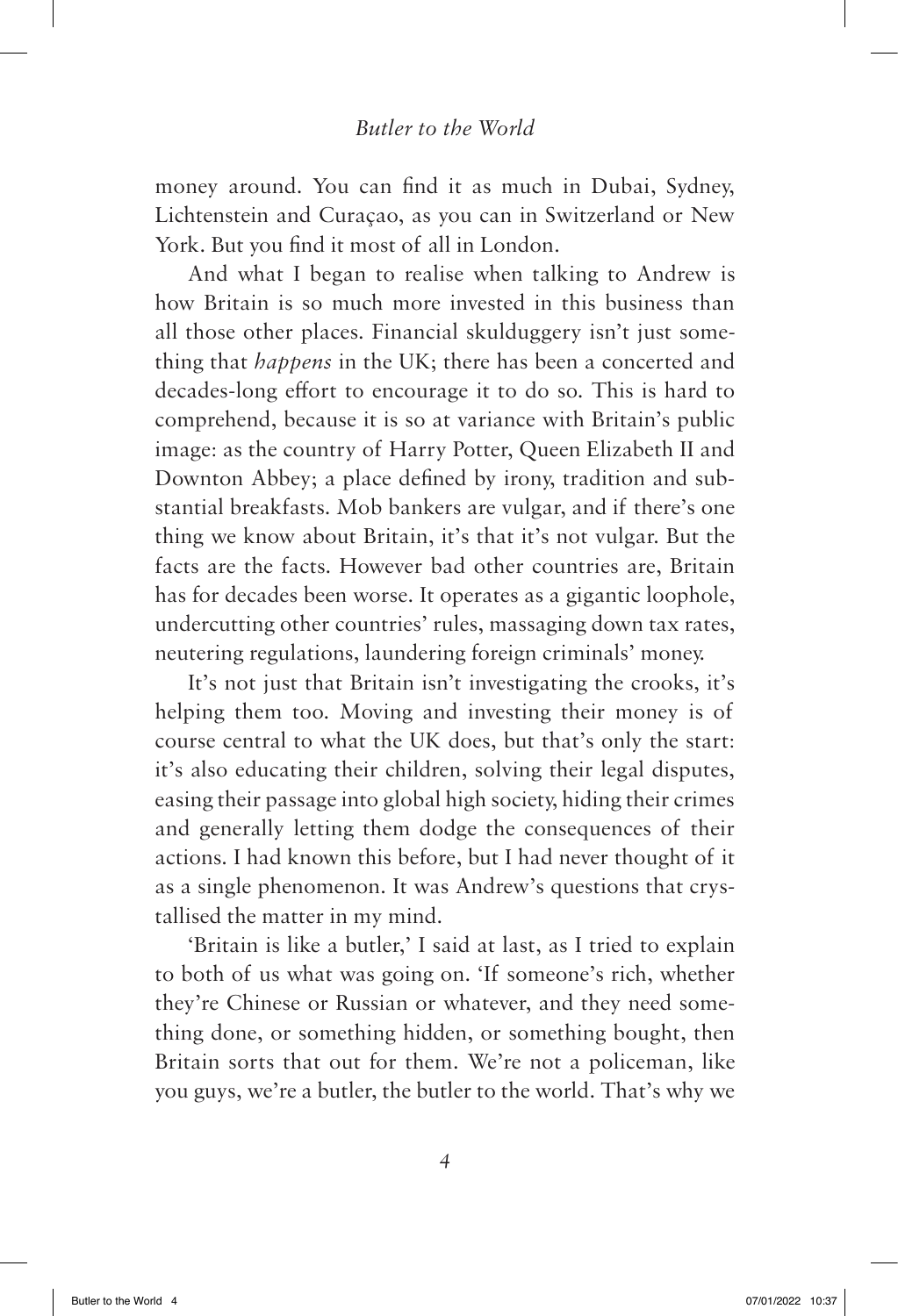don't investigate the issues that you're talking about – that's not what a butler does.'

He looked at me for a few beats, perhaps trying to work out if I was being serious.

'How long has this been going on?' he asked at last, and the answer came to me without me having to think about it. It was suddenly obvious.

'It started in the 1950s. We needed a new business model after America took over as the world's superpower, and this is what we found.'

Our conversation didn't last much longer, and he walked off towards Parliament perhaps hoping to find someone less depressing to speak to, but I stayed put and ordered another coffee. The idea of Britain as a butler was not one that had occurred to me before, but the more I thought about it, the more appropriate it seemed. Butlers have all the traits that Britain professes to value most – manners, resourcefulness, reserve – but repurposed as the obsequious polish of a servant, rather than the *noblesse oblige* of a master.

Having created this theory, however, I wanted to test it in the real world, but immediately came up against a problem: I had not in fact ever met a butler; so the first thing I needed to do was to find one, but that didn't strike me as something that would be hard. British butlers are the gold standard around the world, and Britain has a thriving industry in training people to serve as attendants to the world's oligarchs, so I called a butler school and asked for a meeting. A few days later, I was sitting in on a flower-arranging class in a basement near Covent Garden. A middle-aged and rather horsey flower expert was teaching a group of would-be butlers from four continents how to decorate a country house with the fruits of an English garden, assisted by a large number of younger equivalents of herself, who scurried around with secateurs.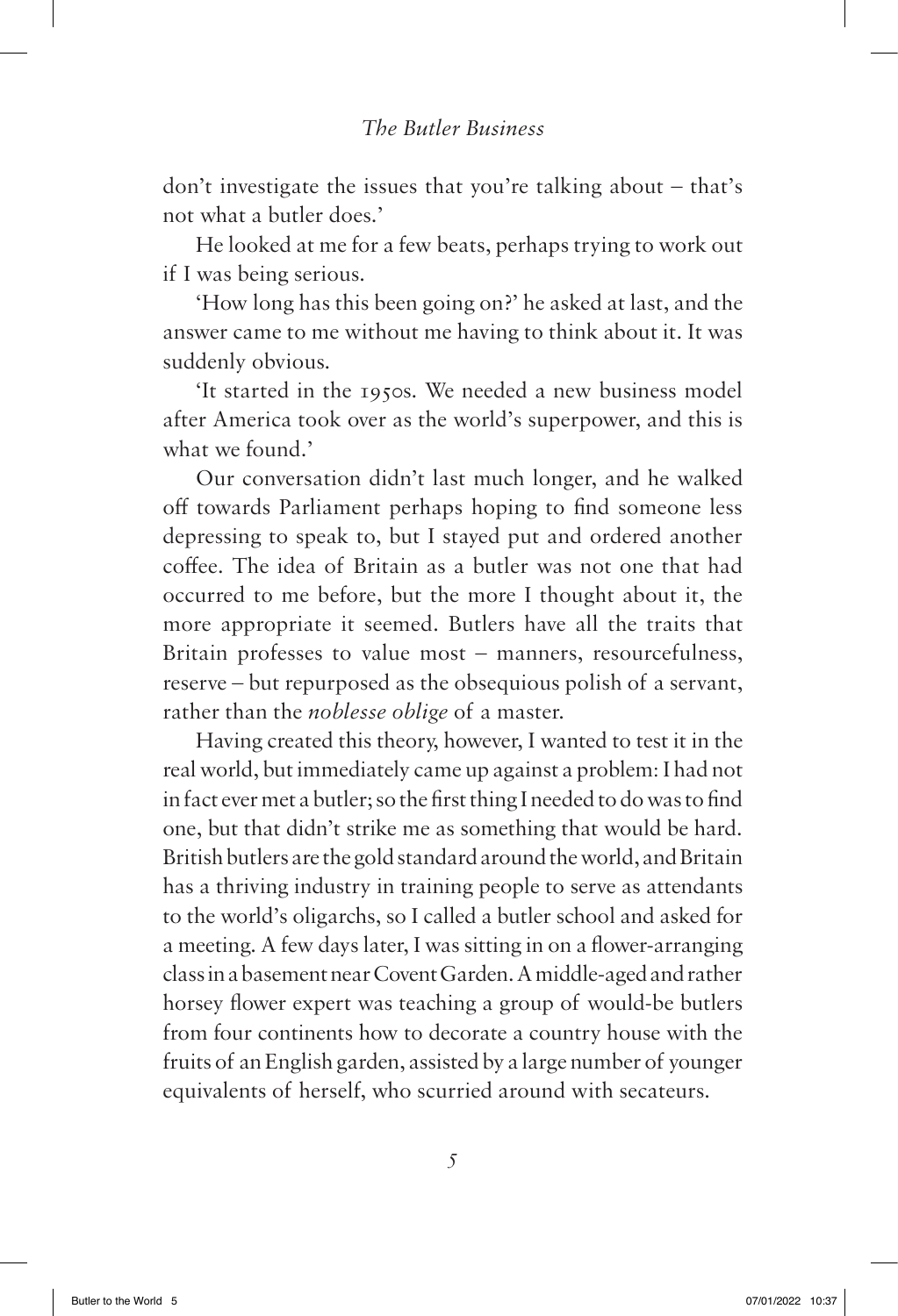#### *Butler to the World*

A different group passed through this basement every week; how could there possibly be sufficient demand for all these people's services after they graduated? 'It's obvious, isn't it?' replied a dark-haired Canadian woman who was weaving stems together into a floral lattice. 'Anyone who can afford it wants their own Jeeves.' If I'd been a cartoon character, a lightbulb would have lit above my head at that point. This world-leading British industry exists to solve problems for its clients, discreetly and profitably, as Jeeves did for Bertie Wooster. I clearly needed to hear more of these trainees' insights, and decided to follow them as they moved into the homes of the very wealthy and see what happened next.

Sadly, however, it was not to be. At this point the manager of the training centre appears to have googled me and discovered that I write about financial crime rather than domestic employment. He became markedly less enthusiastic about helping me research his trade, and my access to real-life butlers dried up. I therefore took inspiration from the words of that Canadian butler-to-be, and turned to the work of P. G. Wodehouse, author of the many stories about Bertie Wooster and his 'gentleman's personal gentleman' Reginald Jeeves.

The way Wodehouse describes Jeeves, he's a reassuring presence, a man of infinite sagacity who helps Wooster and his friends out of scrapes, whether an unwise engagement to an inappropriate girl, an elderly relative withdrawing an allowance, an attempt by a rival family to poach a chef or stealing a diamond pendant to settle a gambling debt run up while operating as an illegal bookmaker. It's all very amusing, thanks to Wodehouse's feather-light command of his distinctive prose style, but it can also be surprisingly sordid.

In *Without the Option*, for example, one of Bertie's friends has been jailed for punching a policeman and risks falling out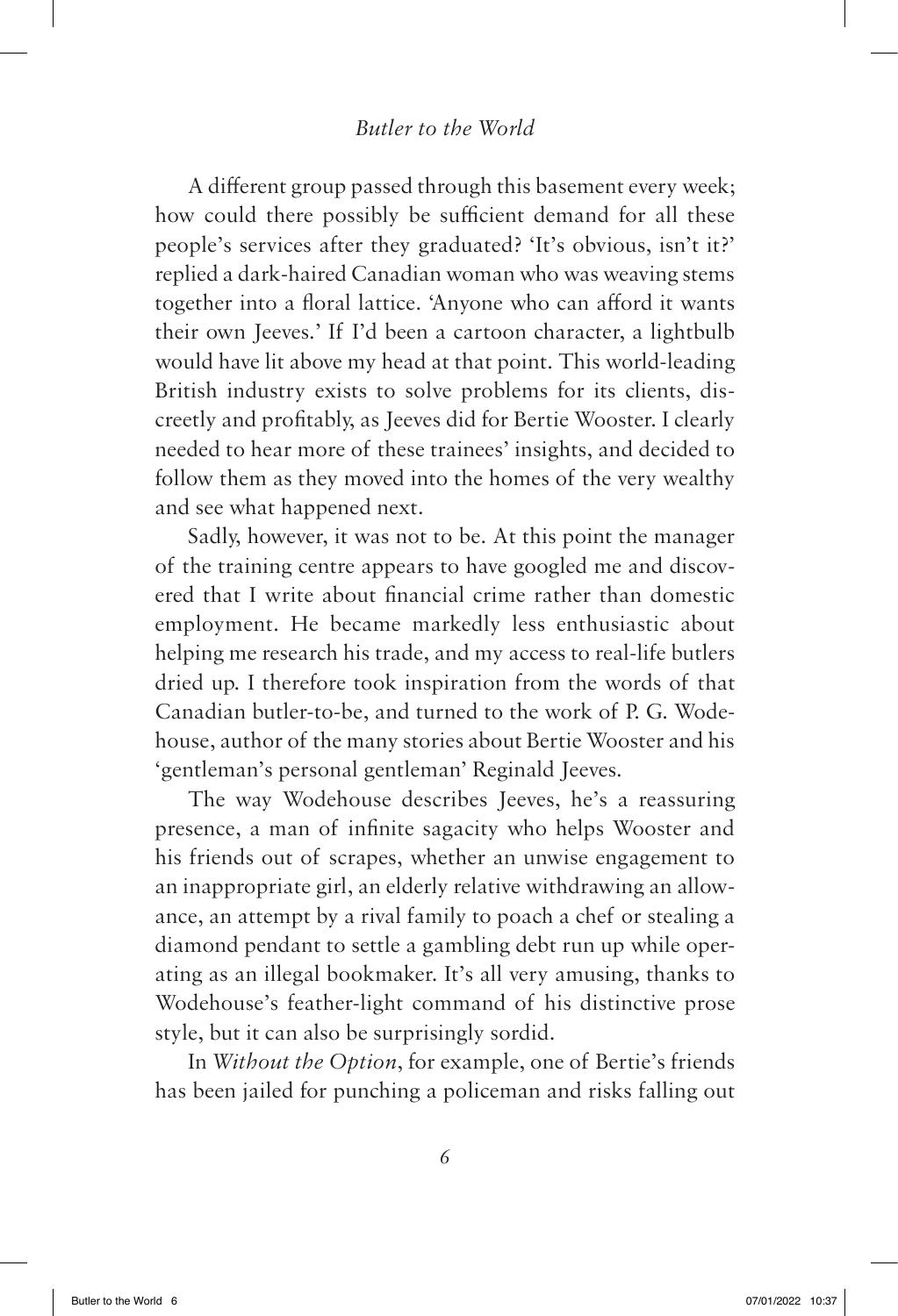of his wealthy aunt's favour if she finds out about it. After a tortuous series of mishaps, Jeeves is able to solve everything owing to his access to police secrets. As written by Wodehouse it's jolly funny, but it wouldn't be hard to rewrite so as to end up with a very different impression of Bertie Wooster's valet. If you focus on Jeeves's actions rather than on his smooth-talking, soft-shoed manner, you end up with something extremely dark: a mercenary, a fixer-for-hire.

'Good Lord, Jeeves! You didn't bribe him?'

'Oh, no, sir. But it was his birthday last week, and I gave him a little present.'

Very amusing of course, but I've heard Ukrainian lawyers talk about how they've settled tricky legal disputes with the help of 'a little present', and it never sounded funny the way they said it. Behind Jeeves's polished exterior is someone prepared to help anyone who can pay him. Take away his immaculate appearance, his educated accent and his ability to quote Marcus Aurelius, and you have not a butler but a *consigliere*. Paying off police officers is just the start of his talents; on one occasion he coshes a policeman unconscious, on another he terrifies a fascist into silence by threatening to reveal the source of his secret wealth. With brains like his, he could succeed at almost anything, but he devotes himself exclusively to helping the very rich to escape the consequences of their actions, while earning a nice living – over and above his salary – from their tips.

Over the last few years Britons have taken to arguing about who should represent us and, by extension, who we should be proud of. Imperialist Cecil Rhodes has attracted the most attention thanks to a statue in Oxford, but he is only the beginning. When Black Lives Matter protesters threw a statue of the slave trader Edward Colston into Bristol harbour, far right activists stood guard around statues of Winston Churchill, Robert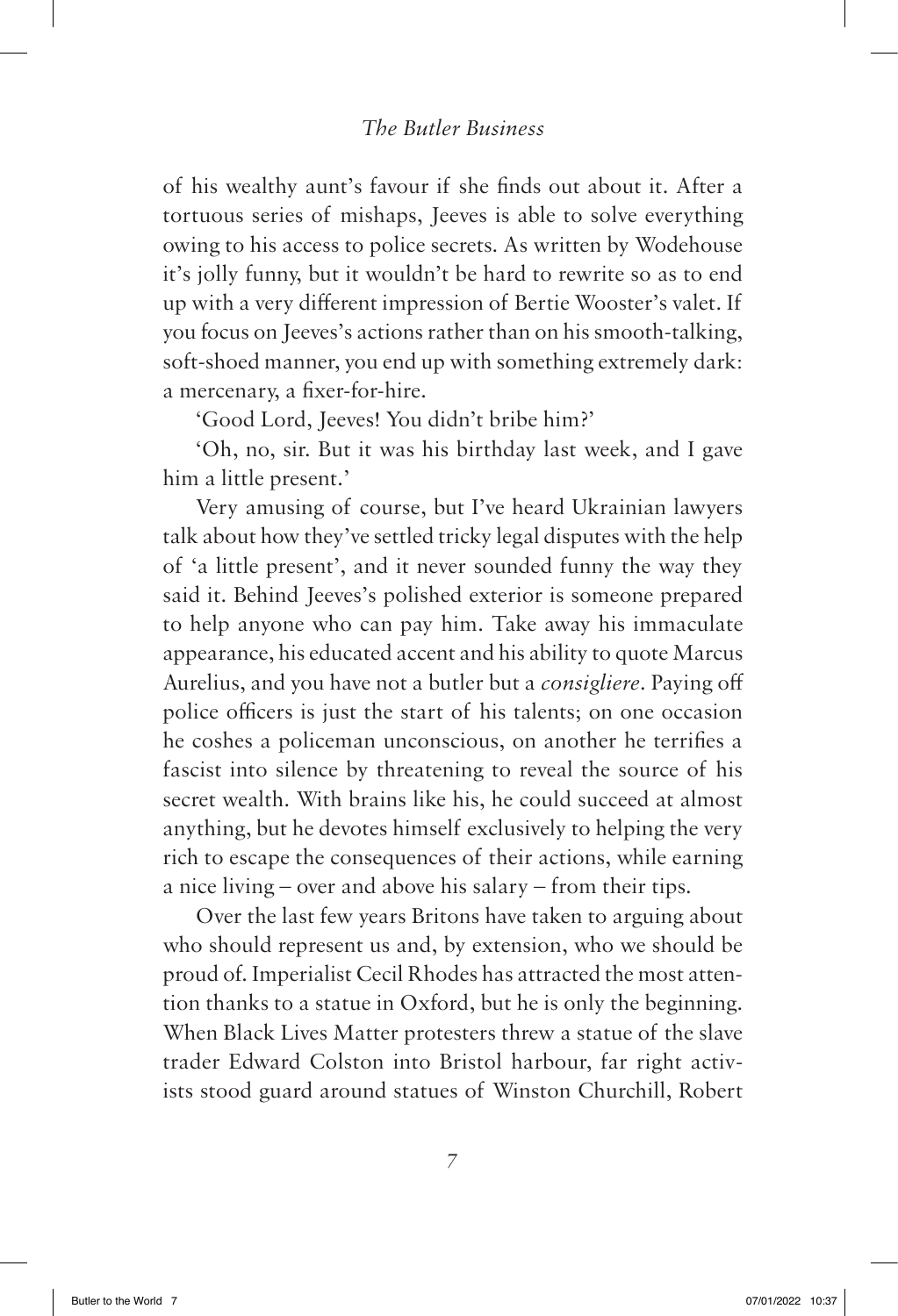#### *Butler to the World*

Peel and other long-dead politicians. The BBC has erected a statue to George Orwell outside its headquarters to commemorate a different kind of Britain, one of scepticism and progressive values, although that provoked an argument over whether he was too left wing. Similarly, when the suffragist Millicent Fawcett became the first woman to be commemorated in Parliament Square, rival newspaper columnists had a row over whether she deserved to be there. And it's not just statues. Every couple of years the Bank of England puts someone new on a banknote, which provides a fresh reason to row about who we are, as do the figures chosen for commemoration on stamps. It all gets rather exhausting.

But while Britons appear to disagree profoundly about which of their ancestors to commemorate, they clearly agree on one thing: the kind of people worth remembering. All these people – whether suffragist or suffragette, imperialist or socialist – made a mark on the world, whether they conquered much of southern Africa or campaigned to end slavery. Britain likes to see itself as somewhere that knows what it wants, and as somewhere that isn't afraid to stand alone to achieve it.

But that self-image increasingly doesn't fit with how Britain has behaved in the last few decades, when it has been far more focused on helping others achieve what they want, and earning a good living from doing so, than on proposing its own vision for how the world should be. When dictators want somewhere to hide their money, they turn to Britain. When oligarchs want someone to launder their reputation, they come to Britain.

That is what I mean when I say Britain behaves like a butler. It's an amoral enabler-for-hire, an enforcer-for-cash, which hides the reality of what it's doing behind quaint traditions, literary allusions, immaculate tailoring, references to the Second World War and a supercilious manner. But if Britain is a butler,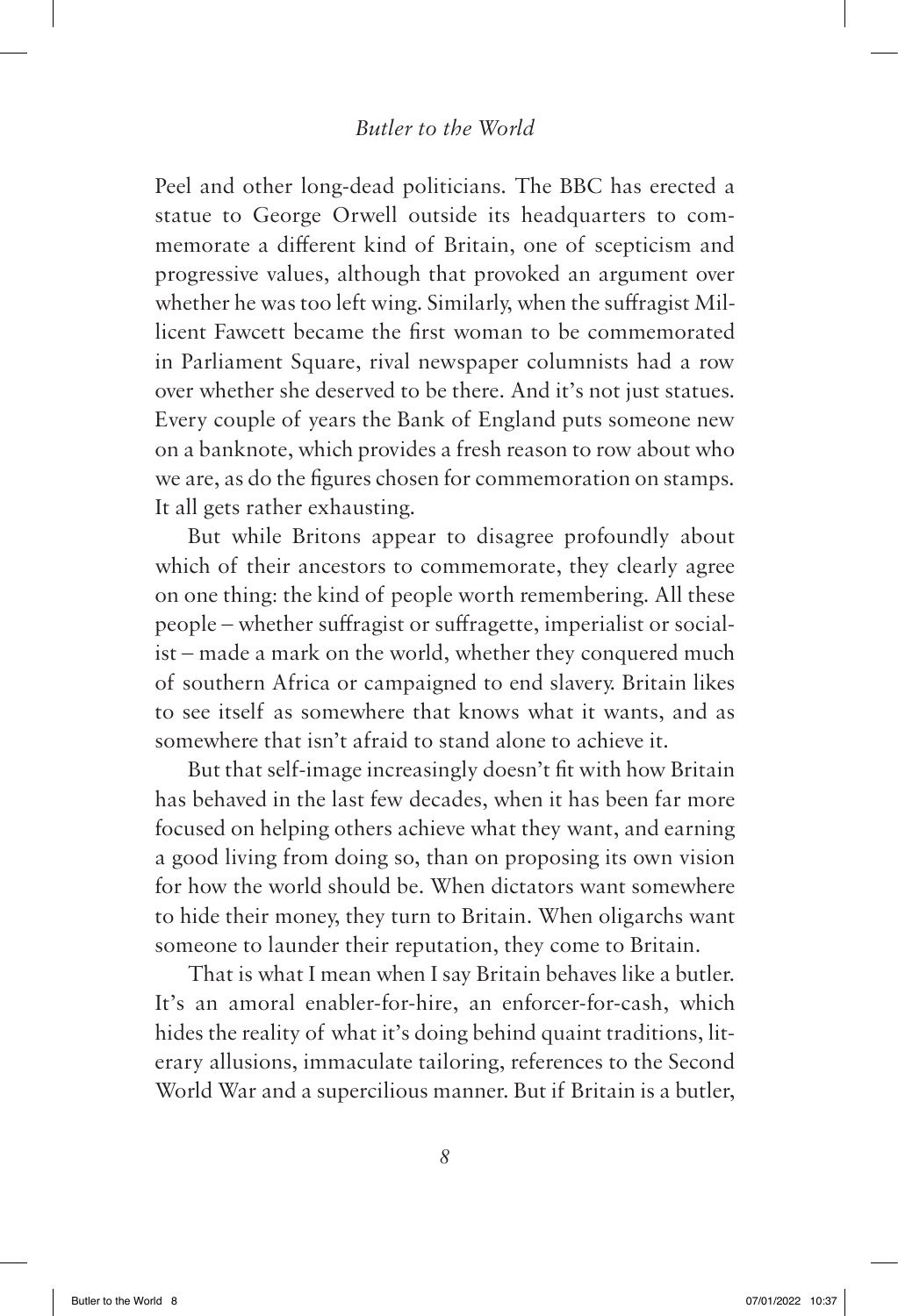who is it working for? Who are the equivalents of the *flâneurs* and boulevardiers on whose behalf Jeeves assaulted policemen, stole novelty items of silverware and provided immaculate evening dress on time for dinner. That is the question I intend to answer in this book.

There is one thing we can establish straight away, however. While Jeeves's clients were gormless men-about-town, Britain's clients are some of the worst people in existence; and the scrapes they need extricating from are very far from being amusing. They have real-life victims whose loss is far greater than Britain's gain. As a result, the stories I'm about to tell will not be as anything like as funny as those of Mr Wodehouse. On the contrary, this couldn't be much more serious.

Some of the numbers I will quote in the chapters ahead are huge. Hundreds of billions of pounds are laundered through the British banking system every year. That is money stolen from people who desperately need it, which was intended to pay the wages of nurses or teachers, or to build roads or power lines, but instead has ended up in the offshore bank accounts of dishonest politicians or crooked businessmen, thanks to the discretion and skills of Butler Britain. If you sat down to count a hundred billion pounds, taking a pound a second, it would take you more than three thousand years. You'd have had to have started counting at the time of the Trojan War in order to get to a hundred billion around now.

And Britain doesn't just help kleptocrats steal that money, it provides them with a place to spend it too. At the start of the COVID crisis, when international travel froze, a major problem for wealthy Nigerians was that they suddenly couldn't visit their doctors, who were all based in London. The ability of the Nigerian elite to access world-class healthcare has long infuriated their poorer compatriots, who have no choice but to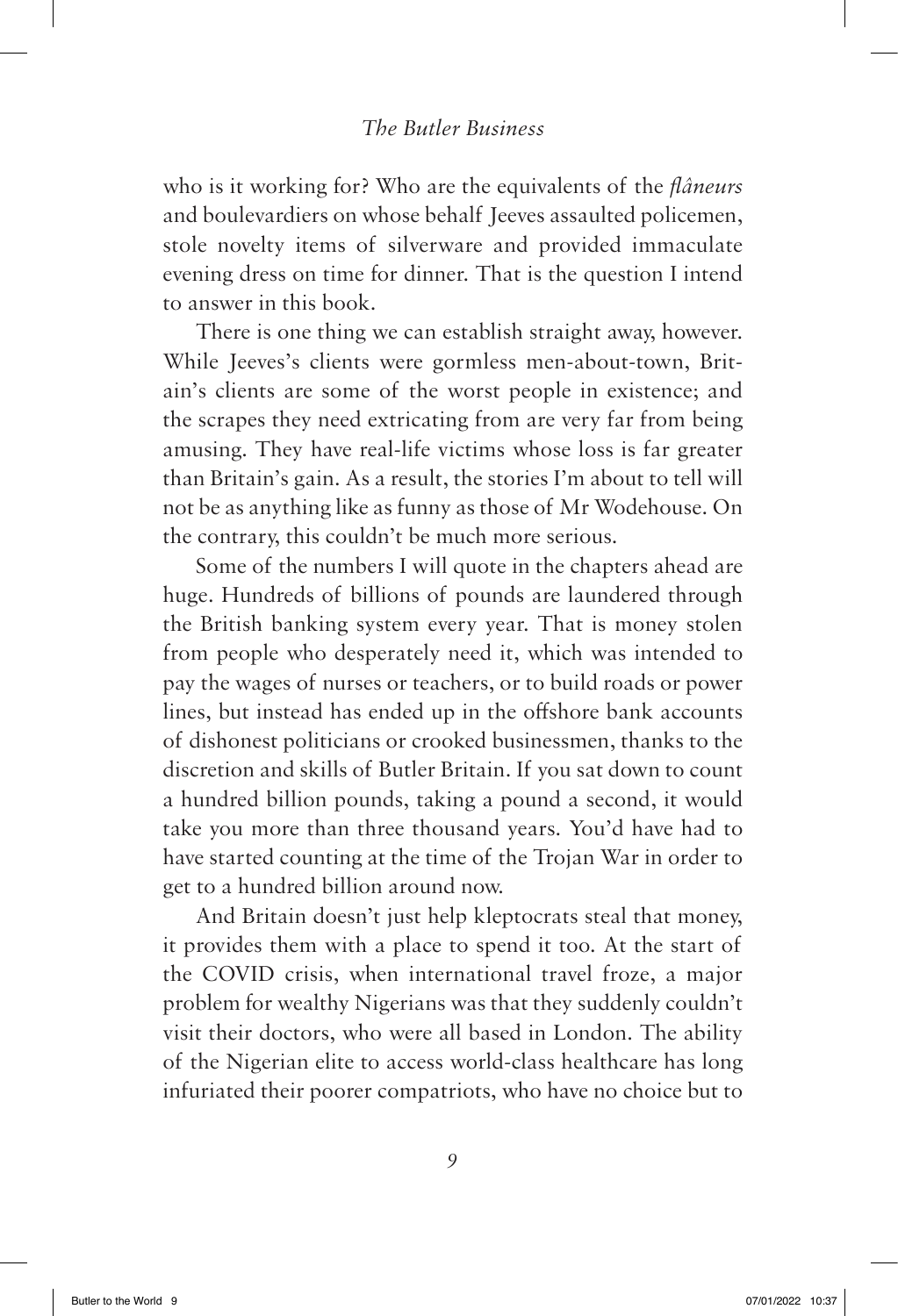#### *Butler to the World*

turn to underfunded and oversubscribed clinics when they get ill. Politicians consistently promise to do something about this when they seek election, then fail to do so, preferring instead to fly abroad themselves. In 2019 the Nigerian government's health spending came to just \$11 per person, which is barely an eighth of what the World Bank recommends it spend in order to cover basic needs. Nigeria's medical facilities are in disrepair, drugs are unavailable, and many newly qualified doctors emigrate. In healthcare, as in legal services, banking and so much else, Britain has provided a luxury alternative that the elites of other countries can enjoy while they ruin their own systems, turning them into tools of theft rather than governance.

'Nigeria has two medical systems. If you don't have money, you go to pastors and imams to prospect for miracles,' the Nigerian novelist and essayist Okey Ndibe told me. 'If you have a tonne of money or political connections, you are flown abroad where you receive good treatment. When they fall sick they like to be airlifted to Britain.'

When I say Britain, I'm not just referring to the United Kingdom, but also to its archipelago of offshore territories, which have their own parliaments but which are overseen by the government in London. Thanks to them, Britain is able to provide butlering services not just to wealthy foreigners, but to wealthy Britons and their companies too. The same tricks that allow wealthy Nigerians to exploit their compatriots have allowed, for example, British gambling companies to base themselves in Gibraltar and suck money out of the UK. That means there are victims in Britain too, including hundreds of young men and women who have killed themselves as a direct result of becoming addicted to products offered by the problem companies.

Thinking as a butler precludes sympathy for those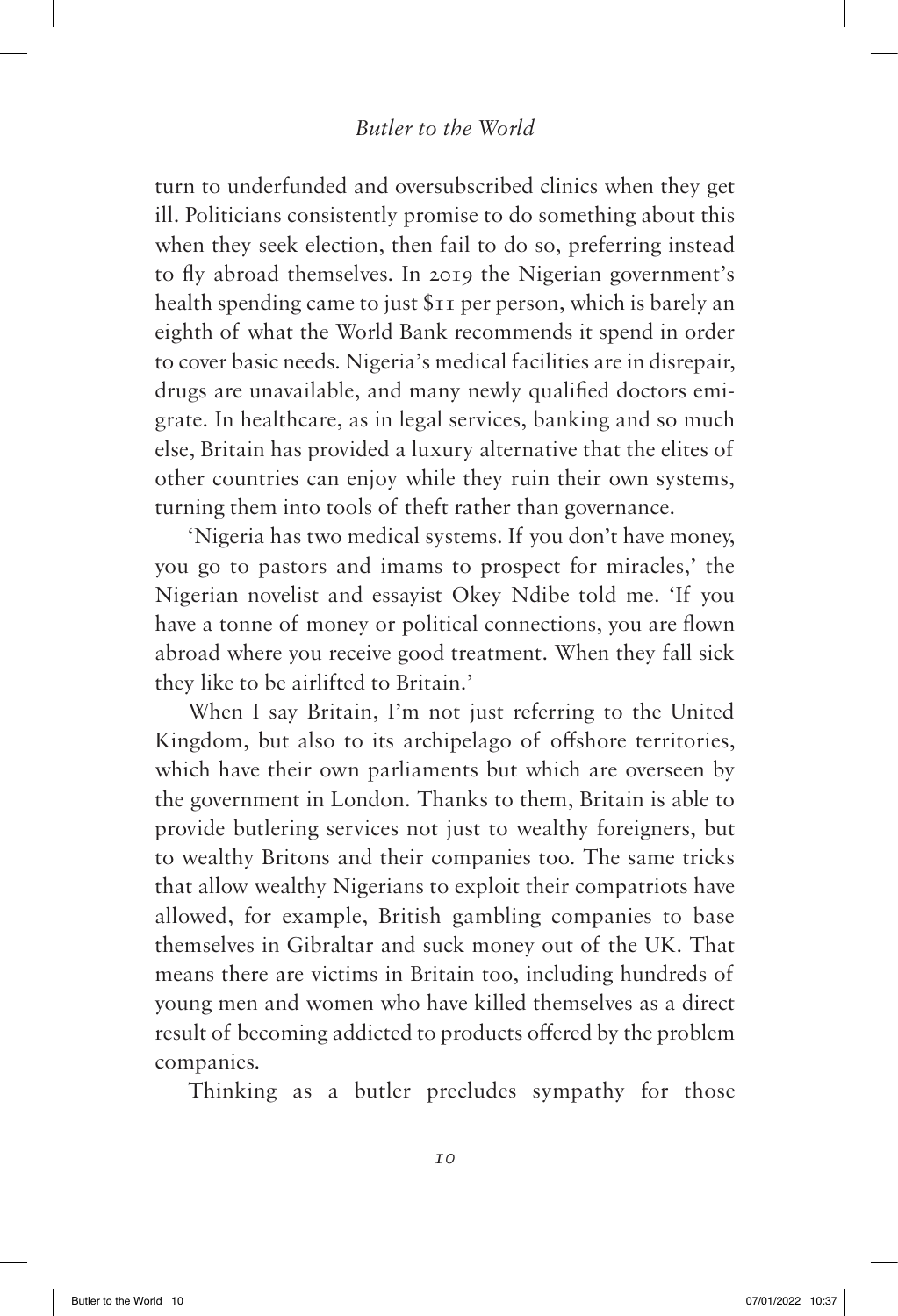less fortunate than yourself. There is no solidarity in P. G.Wodehouse's world; Jeeves helps those who can afford to pay him, and everyone else must manage on their own. Wodehouse clearly recognises the irony of this, even making a joke out of Jeeves serving a substantial meal to a family of revolutionaries who – through a series of improbable plot twists – ends up dining at Wooster's luxurious flat.

'Do you know what you are, my lad? You're an absolute relic of an exploded feudal system,' one revolutionary tells Jeeves.

'Very good, sir,' Jeeves replies.

This is only the start. There are many more wealthy clients out there for Britons to advise, and many more bright young graduates to be lured into serving them, which is inevitably undermining the quality of services available to the rest of the country. It is now so profitable for intelligent and wellconnected Brits to act as butlers, that ever more of the country's most gifted children have chosen to go into the family business, rather than into something more constructive, or more generous.

Already, judges are warning that British courts are suffering from the reluctance of the best barristers to forgo the fees they can earn from high-paying oligarchs and become judges. 'If the profession stops producing the brightest and the best for appointment to the bench, the reputation of our jurisdiction for superlative quality in decision-making will quickly fade. It will become a self-fulfilling prophecy,' said one judge in a speech in 2018. It's a strong argument, but it only applies if barristers see themselves as part of a larger community. If they think of themselves as individuals out to do the best they can for the people that pay them – as butlers, in short – then there is no reason why they should care about the long-term prospects for the country's institutions at all. They don't even have to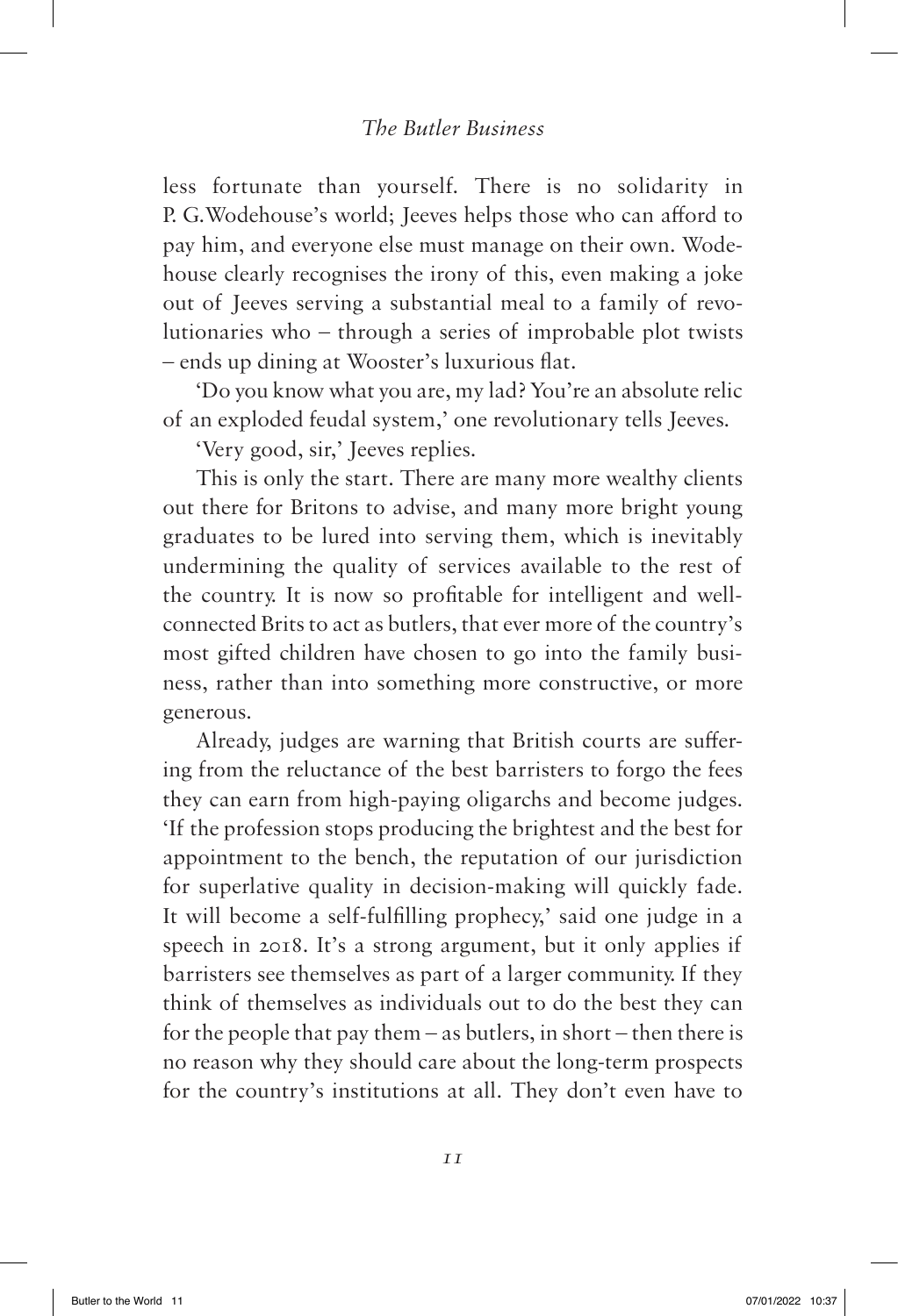rely on Britain for a job any more. Entrepreneurial lawyers have opened tribunals in Dubai and Kazakhstan, applying English law, employing British lawyers, to support the efforts of local governments keen to develop their financial systems.

Brits reading this may bristle at these criticisms. Of course, not everything about Britain is pernicious – Welsh rugby, Scottish literature, English universities are all stellar contributions to making the world a better place. The country that invented pubs quite obviously cannot be all bad. Not all the country's people are so amoral as to take money from anyone, and of course the country has lots going for it beyond its butlering industry. But as you read the chapters that follow, I hope two things become clear: first, that the tendency is alarmingly widespread, far more widespread than you may have realised; and second, that much of the national elite is devoted to serving the interests of the rich and powerful, no matter who they are and whatever their interests. So much of what makes Britain British, and which Britons take so much pride in – its history, tradition, humour, institutions – has become a costume for the country's elites to wear, as they scour the world for fresh clients.

This is a huge topic to try to address in one book; an exhaustive account would fill dozens of volumes the size of this one. It was also a tricky topic to research during lockdown. I normally travel widely, with all the serendipitous encounters that creates, when I research my books. New research techniques proved surprisingly rewarding, however, and led me to scandals I had no idea existed. In telling the story of Butler Britain, I have chosen to focus on certain details and describe them closely. The accounts of specific aspects of Britain's behaviour over the last seventy years are representative of a far larger whole.

One of the reasons I decided to write this book was that, in the months and years after the UK's decision to leave the